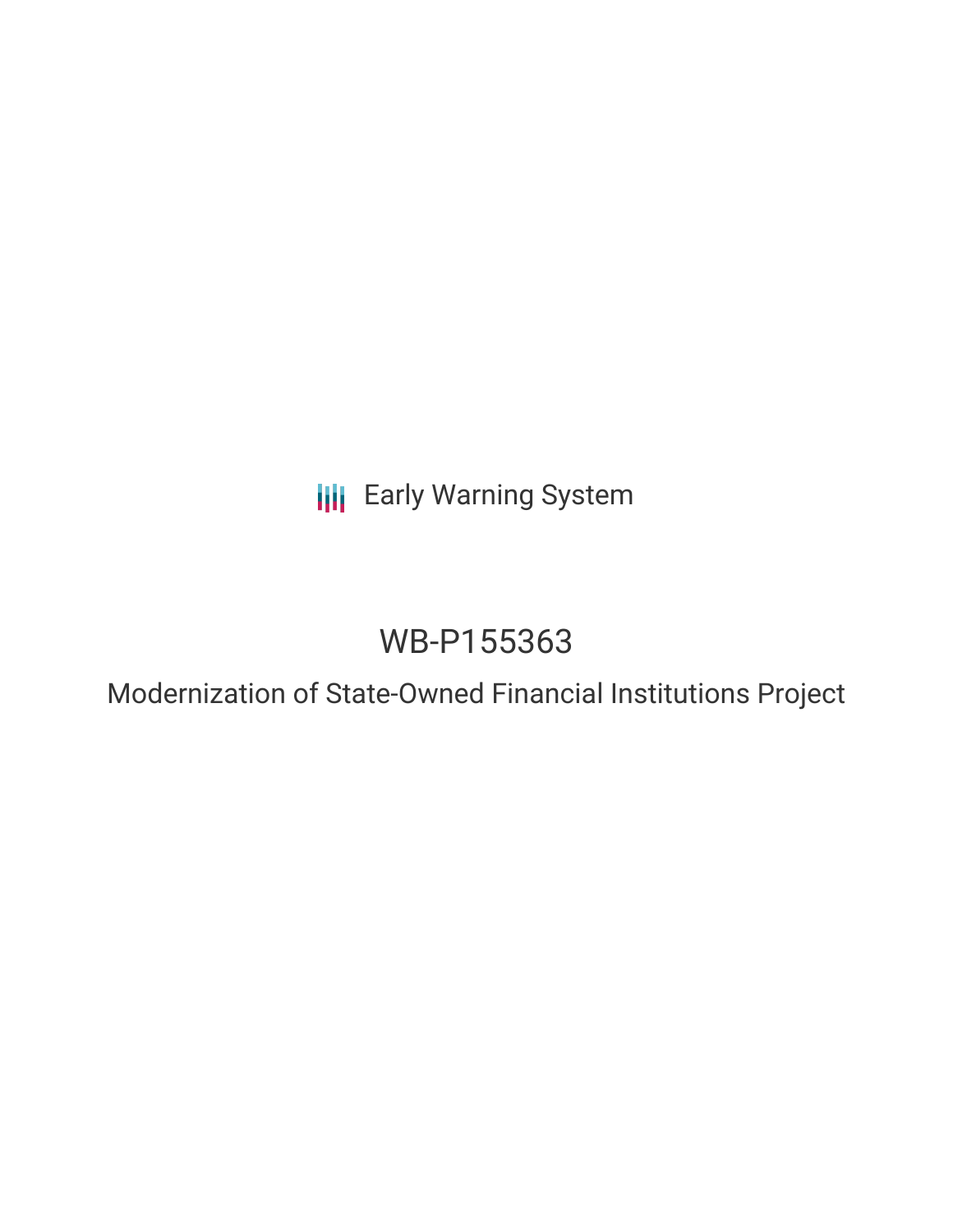

#### **Quick Facts**

| <b>Countries</b>               | Bangladesh               |
|--------------------------------|--------------------------|
| <b>Financial Institutions</b>  | World Bank (WB)          |
| <b>Status</b>                  | Canceled                 |
| <b>Bank Risk Rating</b>        | C                        |
| <b>Voting Date</b>             | 2016-06-30               |
| <b>Borrower</b>                | Government of Bangladesh |
| <b>Sectors</b>                 | Finance                  |
| <b>Investment Type(s)</b>      | Loan                     |
| <b>Investment Amount (USD)</b> | \$150.00 million         |
| <b>Project Cost (USD)</b>      | \$200.00 million         |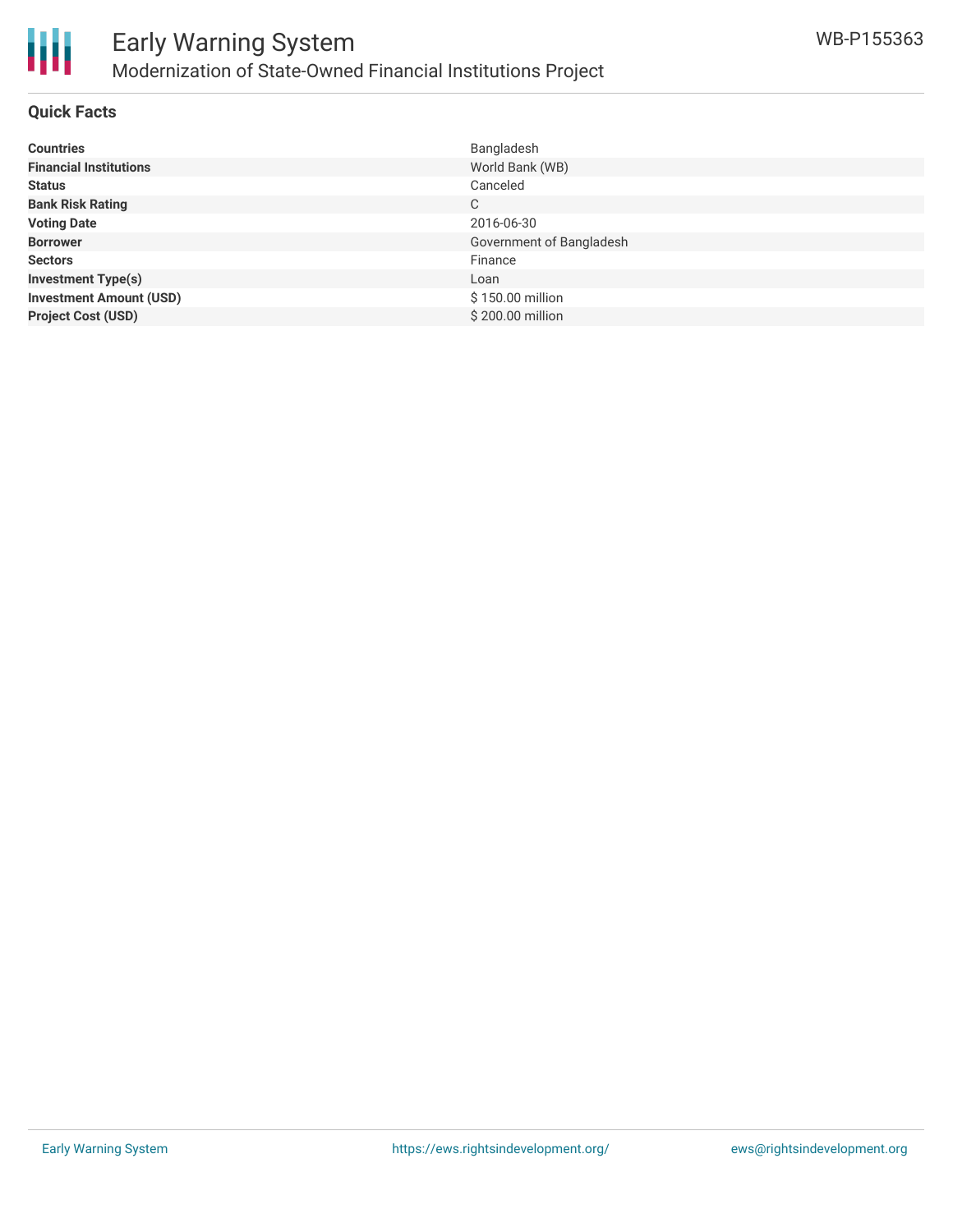

### **Project Description**

This project funds improvements to Bangladeshi state owned banks, with the goal of modernizing banking practices and improving services offered. The project will provide reviews of current bank policies and procedures, as well as provide advisory support.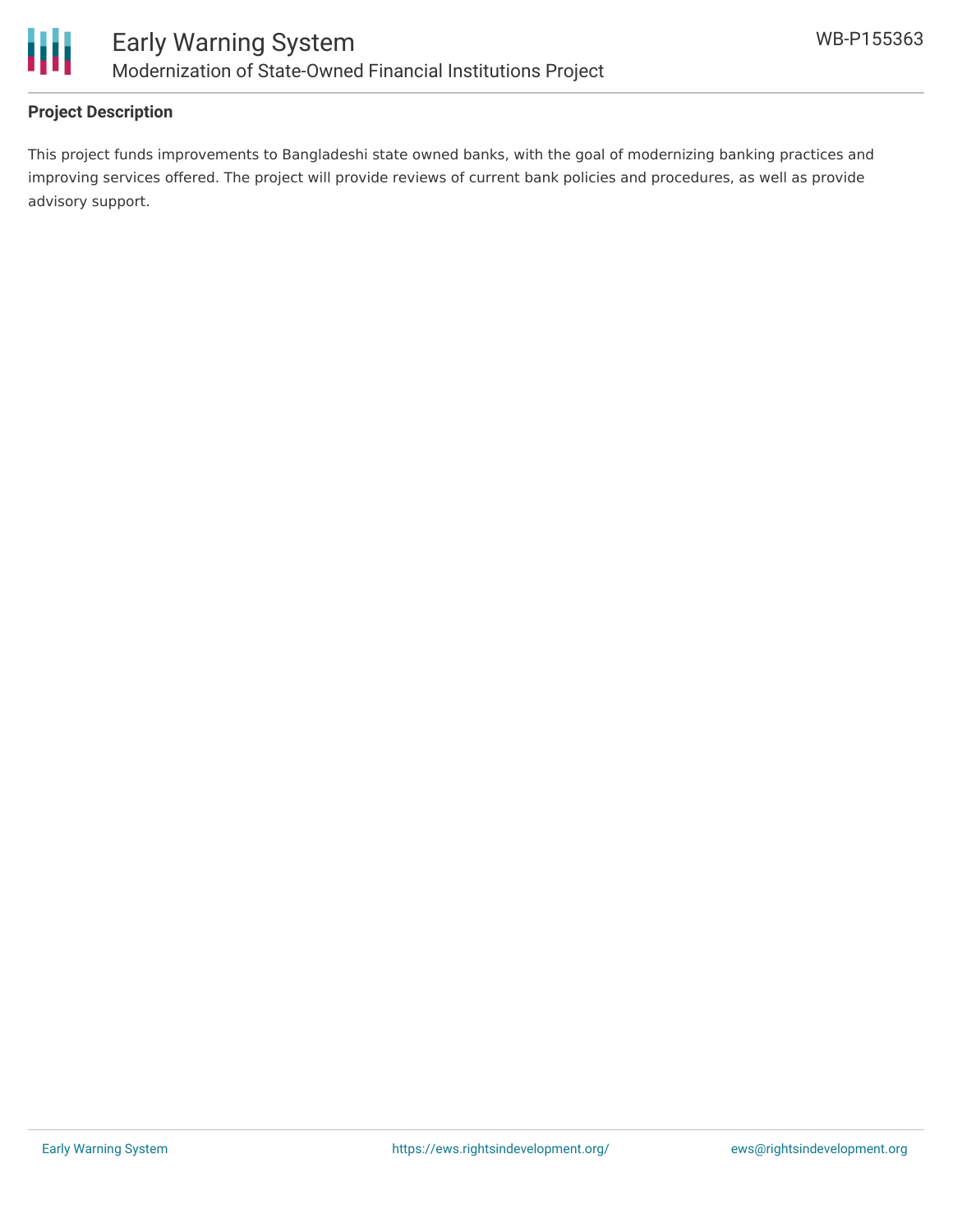

#### **Investment Description**

World Bank (WB)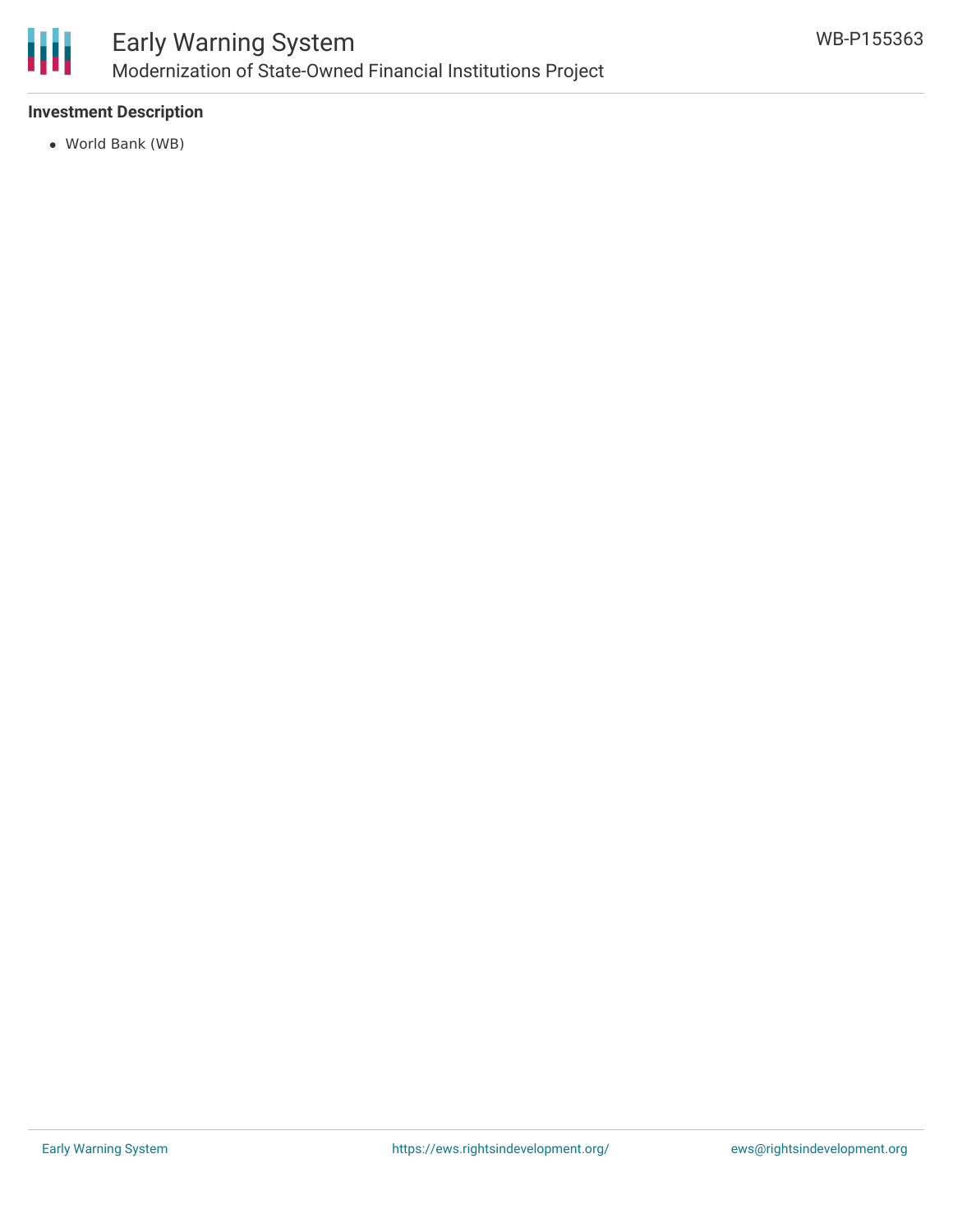

### **Contact Information**

World Bank Contact: Marius Vismantas Title: Lead Financial Sector Speciali Tel: 473-5591 Email: mvismantas@worldbank.org Contact: Shah Nur Quayyum Title: Financial Sector Specialist Tel: 5764+4239 / Email: squayyum@worldbank.org

Borrower/Client/Recipient Name: Peoples Republic of Bangladesh Contact: Dr. Aslam Alam Title: Secretary Tel: 88029576013 Email: maslam@finance.gov.bd Implementing Agencies Name: BFID Contact: Dr. M. Aslam Alam Title: Secretary Tel: 88029576013 Email: maslam@finance.gov.bd

ACCOUNTABILITY MECHANISM OF WORLD BANK

The World Bank Inspection Panel is the independent complaint mechanism and fact-finding body for people who believe they are likely to be, or have been, adversely affected by a World Bank-financed project. If you submit a complaint to the Inspection Panel, they may investigate to assess whether the World Bank is following its own policies and procedures for preventing harm to people or the environment. You can contact the Inspection Panel or submit a complaint by emailing ipanel@worldbank.org. You can learn more about the Inspection Panel and how to file a complaint at: http://ewebapps.worldbank.org/apps/ip/Pages/Home.aspx.